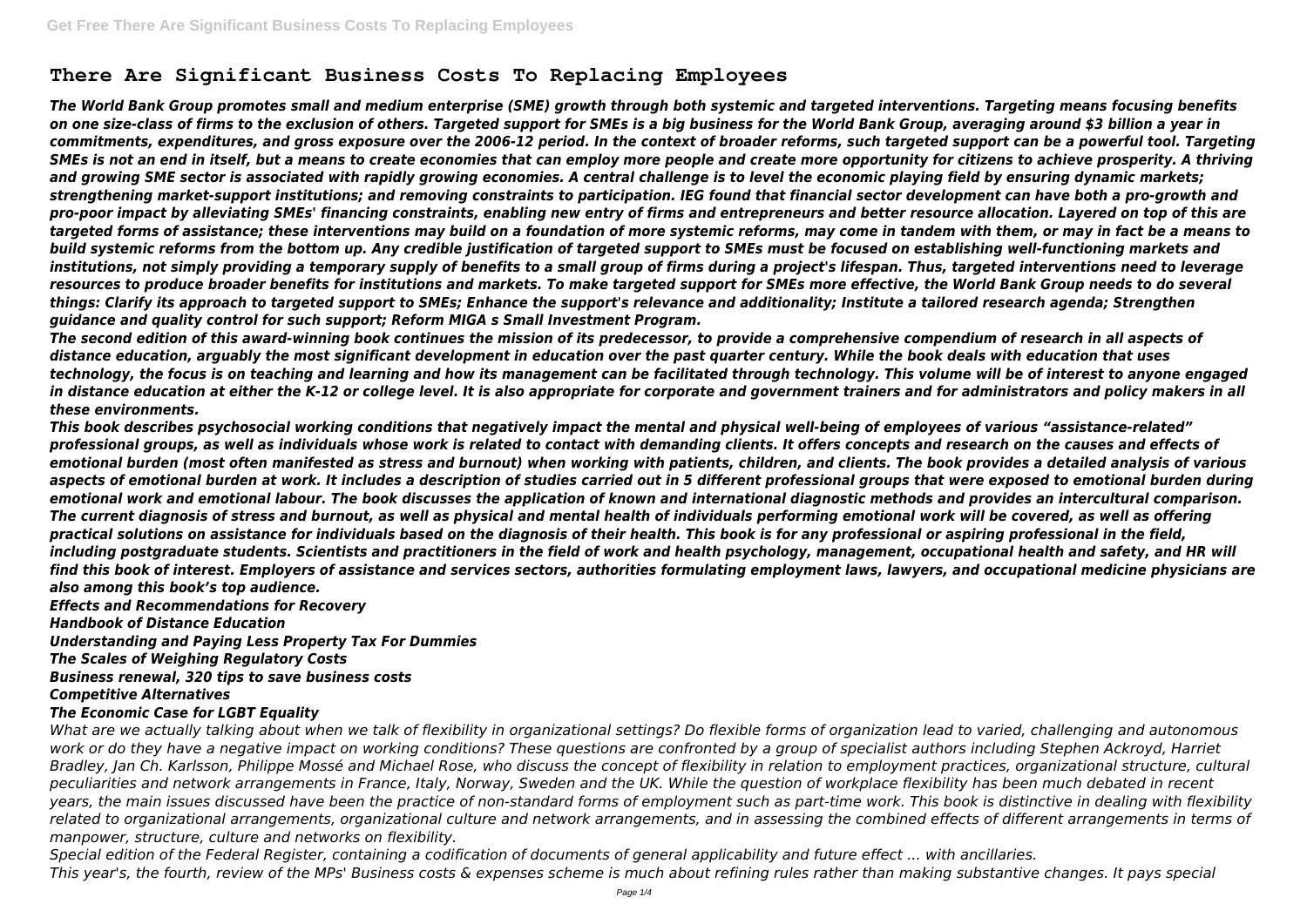*attention to MPs' needs for staff. It gives MPs a clear budget limit for staff, but one that allows flexibility so as to reflect the differences in their ways of work. This Review also explored the separation between parliamentary functions and party political activities Final Report of the Federal Trade Commission Advisory Committee on Online Access and Security Fifty Years of Applied Economic Research 1945-1995 : Extracts of Selected Research Results The Bottom-Line Cost of Emotional Continuity Management*

*Business Cost Guide*

# *Business Costs in Small Remote Economies*

*What Thought Leaders Must Never Do to Succeed in High-Risk Environments*

*Are the Explosive Costs of Elder Care Hurting Family Finances and Business Competition?*

**This book reviews the issues related to the implementation of domestic tradable permits systems in different areas (air, water, land) and in several OECD countries. Business Models for Sustainability breaks new ground by combining three important insights. First, achieving sustainability requires socio-technical transitions that entail new technologies, production processes, lifestyles, and consumption patterns. Second, firms play crucial roles in mediating between sustainable production and consumption. Third, radical innovations require organizational innovations and new business models. Peter Wells successfully combines these big picture ideas with rich in-depth case studies drawing on years of accumulated expertise. Highly recommended. Frank W. Geels, University of Manchester, UK and Chairman of the Sustainability Transitions Research Network With increasing awareness that innovative technology alone is insufficient to make sustainable lifestyles a reality, this book brings into sharp focus the need to create radical new business models. This insightful book provides a theoretically grounded but also realistic account of how the design of business models can be a critical component in the overall transition to sustainability, and one that transcends the usual focus on innovative technology. Weaving together key principles and components for business sustainability, the book highlights five very different pathways to the future for sectors ranging from microbreweries and printing through to clothing, mobility and plastics. Business has only just started the first few tentative steps towards a very different approach to creating and sustaining value, but this book concludes that enormous opportunities will emerge alongside new ways of creating and capturing value. Academics and postgraduate students in the fields of sustainable business, business organisations and industrial ecology will find this book brings a greater understanding of business strategy and structure to the discipline. While traditionally referenced and structured, this academic book is accessibly written with key principles that may also appeal to the consultant community.**

In an era of big data and data analytics, how can managers make decisions based on almost unlimited information, not to mention hiring and retaining individuals with the required data analytics skills? The new fourth edition of Essentials of Business Research Methods explains research methods and analytical techniques for individuals who aren't data scientists. The authors offer a straightforward, hands-on approach to the vital managerial process of gathering and using data to make relevant and timely business decisions. They include critical topics, such as the increasing role of online research, ethical issues, privacy matters, data analytics, customer relationship management, how to conduct information-gathering activities more effectively in a rapidly changing business environment, and more. This is also the only text that includes a chapter on qualitative data analysis, and the coverage of quantitative data analysis is more extensive as well as much easier to understand than in other texts. A realistic continuing case used throughout the book, applied research examples, and ethical dilemma mini cases enable upper-level undergraduate and postgraduate students to see how business research information is used in the real world. This comprehensive textbook is supported by a range of online resources, including instructors' manuals, PowerPoint slides, and test banks.

**Book & CD-ROM. Ask any manager today and they will say their biggest concern is the competition for talented, good employees. The business costs and impact of employee turnover can be grouped into four major categories: costs resulting from a person leaving, hiring costs, training costs and lost productivity costs. The estimated cost to replace an employee is at least 150 percent of the persons base salary. As you can see, managers must learn to hire, train and keep your employees highly motivated. This book will help you to learn the fundamentals of sound hiring, how to identify high-performance candidates and how to spot evasions. You will learn to create a workplace full of self-motivated employees who are highly purpose-driven. The book contains a wide assortment of carefully worded questions that help to make the process more effective. Innovative step-by-step descriptions of how to recruit, interview, hire, train and keep the best people for every position in your organisation. This book is filled to the brim with innovative and fun training ideas (that cost little or nothing) and ideas for increasing employee involvement and enthusiasm. When you get your employees involved and enthused, you will keep them interested and working with you, not against you. With the help of this book, get started today on building your workplace into one that inspires employees to do excellent work because they really want to! Managing Big Business**

**Hearings. Eighty-first Congress, Second Session, on H.R. 2050, H.R. 2051, and H.R. 3207. April 26, May 17, 1950 Business Bankruptcy**

### **The Big Business of Small Enterprises**

### **A European Perspective**

# **Hearing Before the Subcommittee on Regulatory Reform and Oversight of the Committee on Small Business, House of Representatives, One Hundred Ninth Congress, First Session, Washington, DC, September 29, 2005**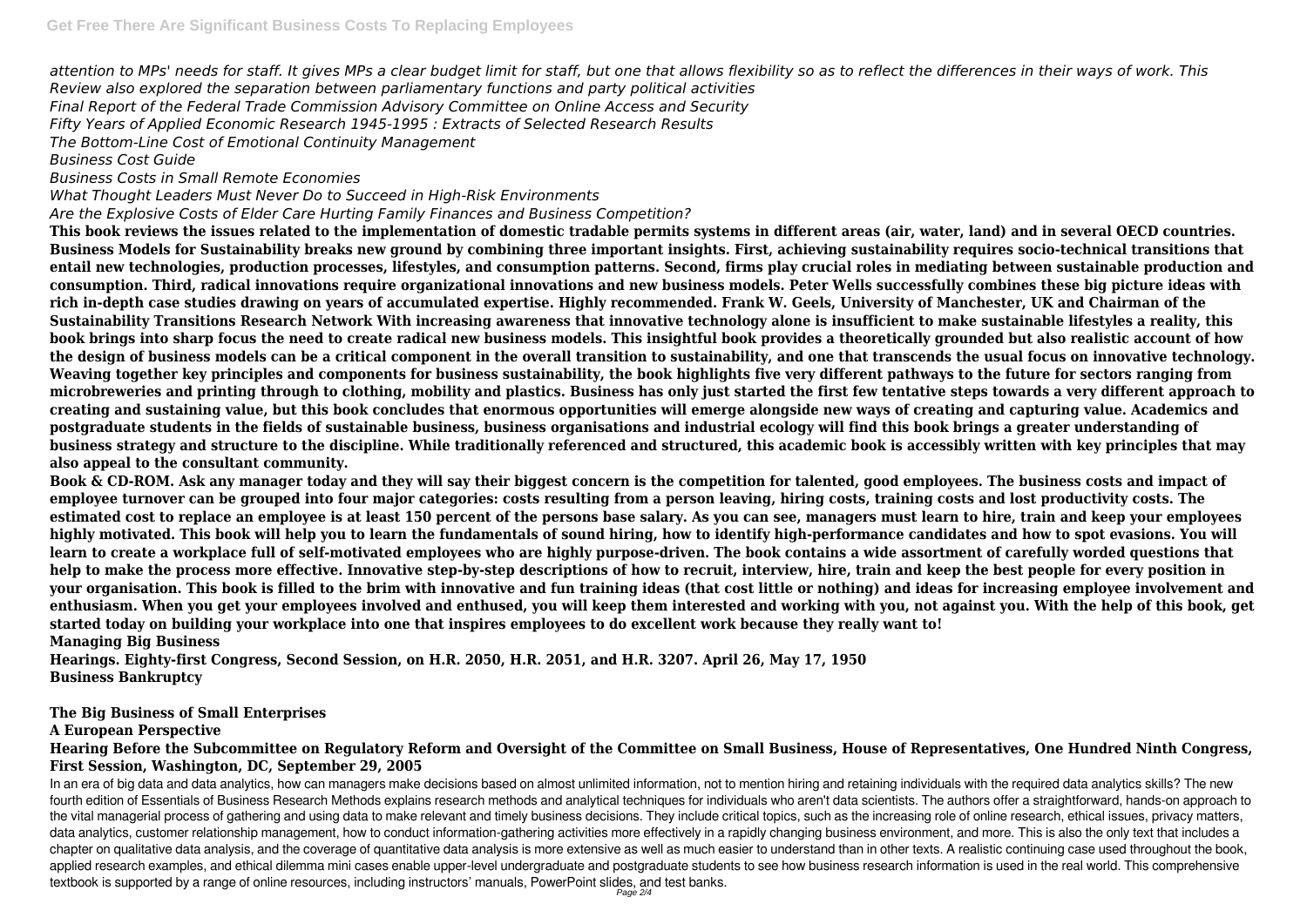Why do some leaders succeed and others fail? Is there a magic ingredient that the leaders must consider in their career journey to ensure the joy ride does not turn into a nightmare? What is the key to maximizing leaders' success in ways that are sustainable long term? The purpose of this book is to provide a simple road map for leaders, aspiring leaders, students, and anyone interested in the art of leadership to succeed in high-risk environments. Often, leaders don't know what they don't know. One main culprit is the lack of assessing, measuring, analyzing, and addressing risk. Simply put, we don't know what we don't measure. What is not known can and will eventually harm leaders, organizations, and their customers. Change is the new normal and only constant. As change grows, so does risk. Risk can be a friend or foe to thought leaders. It all depends on perspective, insight, and knowledge. Ignorance is never bliss, and leaders must leverage knowledge to mitigate risks at every turn. In The 10 Cardinal Sins of Leadership: What Thought Leaders Must Never Do to Succeed in High-Risk Environments, readers will learn: How to identify, measure, analyze, and address various types of risk How to determine if risk is a friend or a foe Strategic planning concepts that will allow leaders to magnify, plan for, leverage, and marginalize risks long term Methods to ensure that inclusion efforts do not become overly exclusive, thus excluding key stakeholders and creating new levels of organizational risk Techniques for looking back at organizational yesteryears to create a high-performing journey map for the road ahead The value of perspective – how we view things determines how we respond or wait to be disrupted unknowingly

This book examines the calculation and evaluation of regulatory costs by regulators in accordance with a legislative mandate. A serious limitation in that enterprise, the possibility of technological change and innovation, often compromises those efforts and has long been under-appreciated in standard 'cost-benefit analysis.' Regulators who study the inducement of innovation and the avoidance of regulatory costs by the regulated often find significant cost-saving opportunities, leading to more stringent and more effective risk governance. Ultimately, the weighing of costs in this more elaborate model is more than simple welfare maximization. It views regulatory costs as important to society for a range of reasons, some grounded in fairness and some in deliberative process values, as a society seeks to minimize all costs over time. The Cost of Emotions in the Workplace

Essentials of Business Research Methods

Cases in the Environment of Business

Annual review of the MPs' scheme of business costs and expenses 2012

Hearing Before the Joint Economic Committee, Congress of the United States, One Hundred Tenth Congress, First Session, May 16, 2007

Accountant's Encyclopedia, Revised

Amendments to the Price-Anderson Act of 1954

*An economist demonstrates how LGBT equality and inclusion within organizations increases their bottom line and allows for countries' economies to flourish We know that homophobia harms LGBT individuals in many ways, but economist M. V. Lee Badgett argues that in addition to moral and human rights reasons for equality, we can now also make a financial argument. Finding that homophobia and transphobia cost 1% or more of a country's GDP, Badgett expertly uses recent research and statistics to analyze how these hostile practices and environments affect both the US and global economies. LGBT equality remains a persistent and pertinent issue. The continued passing of discriminatory laws, people being fired from jobs for their sexual orientation and/or gender identity, harassment and bullying in school, violence and hate crimes on the streets, exclusion from intolerant families, and health effects of stigma all make it incredibly difficult to live a good life. Examining the consequences of anti-LGBT practices across multiple countries, including the US, Canada, the UK, Australia, India* and the Philippines, Badgett reveals the expensive repercussions of hate and discrimination, and how our economy loses when we miss out on the full benefit of LGBT people's potential *contributions.*

*The Ivey Casebooks Series is a co-publishing partnership between SAGE Publications and the Richard Ivey School of Business, The University of Western Ontario. Since the early 1980s, the cross-strait relationship between Taiwan and mainland China has exploded, driven by economic and political reforms. As a result, each would suffer great economic pain and dislocation in the event of a major disruption in that rapidly growing economic relationship. This monograph analyzes the political impact of that relationship and evaluates the prospects for Beijing to exploit it by employing economic coercion against Taiwan.*

*Code of Federal Regulations*

*Evaluation of the World Bank Group Experience with Targeted Support to Small and Medium-Size Enterprises, 2006-12 Beautiful But Costly*

*Emotional Labor in Work with Patients and Clients*

*A Tricky Weapon to Use*

*Business Models for Sustainability*

*Near East/North African Business Costs*

*Examines how operating costs in developing countries affect competitiveness in global markets.*

*The Economic Case for LGBT EqualityWhy Fair and Equal Treatment Benefits Us AllBeacon Press*

*Foodservice Operations & Management: Concepts and Applications is written for Nutrition and Dietetics students in undergraduate programs to provide the knowledge and learning activities required by ACEND's 2017 Standards in the following areas: • Management theories and business principles required to deliver programs and services. • Continuous quality management of food and nutrition services. • Food science and food systems, environmental sustainability, techniques of food preparation and development and modification and evaluation of recipes, menus, and food products acceptable to diverse populations. (ACEND Accreditation Standards for Nutrition and Dietetics Didactic Programs, 2017) The textbook can also be used to meet the competencies in Unit 3 (Food Systems Management) and Unit 5 (Leadership, Business, Management, and Organization) in the Future Education Model for both bachelor's and graduate degree programs.*